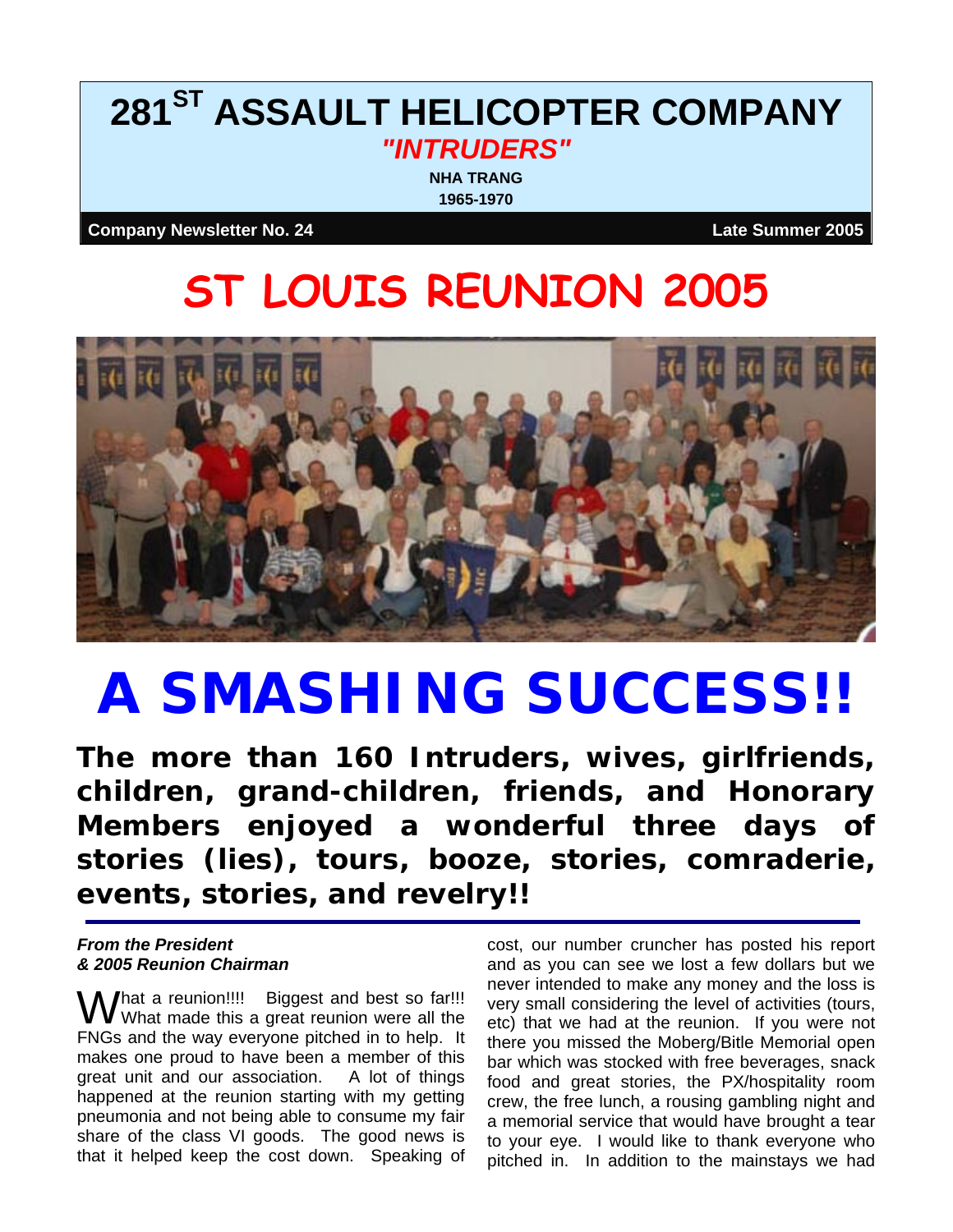several new folks that helped out and everyone did a great job. We learned a lot and 2006 will be even better. All you need to do is come back and bring a friend.

Next years reunion will again be in Saint Louis and in 2007 we are going to travel to the windy city of Chicago where Bill Conata and his lovely wife Linda will provide the "boots on the ground" for the reunion. The reunion committee will meet in Saint Louis in early 2006 and will look at sites for 2008 & 9 so if you want the reunion in your home town or have suggestions as to how we can improve it now is the time to speak up while it is still fresh on your mind.

One of the unplanned events at the reunion was your response to one of our fellow Intruders who suffered a catastrophic event this last year. The way each you responded to him and his family speaks volumes for the caring values that your association has developed over its short life. We still have individuals that are hurting. Many of these Intruders need of assistance and we are here to help them in any way we can. If you know of an Intruder or a family member that needs help please contact one of us and we will do everything we can to assist them. We can't help everyone, but we can help those that we know about. If nothing else we can provide a place where they can talk about their troubles.

Again, many thanks for all you help and kind words. We have a few minor challenges facing the association but nothing that we can't take care of. This is your association, so let the members of the EB hear from you.

At the end of the newsletter is a survey form, I ask that each and everyone of you please respond, we as the EB can better serve you and your association. It's yours speak up and help us to help all of you.

> Gary Stagman President 2005-2006

#### *The Chaplain's Corner*

hose Intruders who were able gathered at the Those Intruders who were able gathered at the<br>Vietnam Memorial Wall on Memorial Day 2005. We were asked to write letters to our comrades whose names are inscribed on that wall. Here is the letter I wrote:

Hello fellow Intruders,

I wasn't privileged to know all of you personally but there is a tie that binds all of us together. It can't be seen but I feel it in my heart today. You are as much a part of my life and what I am as my own family even after all these years.

I wanted to write this letter to all of you to let you know how I feel about each one of you. We were once all young warriors together in a country far away a long long time ago. We came from all walks of life and all different parts of the country. We bonded together and had one common goal. That was to look out for each other as we flew each mission every day.

Now, those of us alive today are once again in all walks of life in all parts of the country. We have been given the time to pursue our lives' vocations and grow older. And most importantly we were able to become fathers and grandfathers because you gave up your right to be all these things.

Today, though, we still have one common goal. That mission is to see that none of you are ever forgotten. We want you to live on in our memories and hopefully we can impart to the next generation through stories and memorials the great service you gave to your country.

Each time we visit this memorial wall we realize that our names could very well be etched here instead of yours. We don't understand God's ways but we know that except for His grace some or all of our names would also appear here.

My prayer today is that you have all found the peace you fought so gallantly to preserve.

Sleep well my friends until we meet again.

Norm Kaufman Chaplain - 281<sup>st</sup> AHC Association

#### *The Membership Chairman*

he reunion gave us good boost in membership The reunion gave us good boost in membership<br>activities and if we will all follow through with our commitments to contact other Intruders 2006 will be a banner year for FNG's. To date we have 327 members in the association. However, we still have a large number of Intruders that are unaccounted for. Please take a look at the "Morning Report" at

http://281stahc-assn.org/MemberArea/MorningReport/Unfound.html

and see if you know any of these folks and if so let me know and we will find them. Remember we always need help in the membership area especially now that I am wearing two (OR MORE) hats. **If everyone will get one new member this year we will be in great shape.** Thanks for all your support.

Gary Stagman





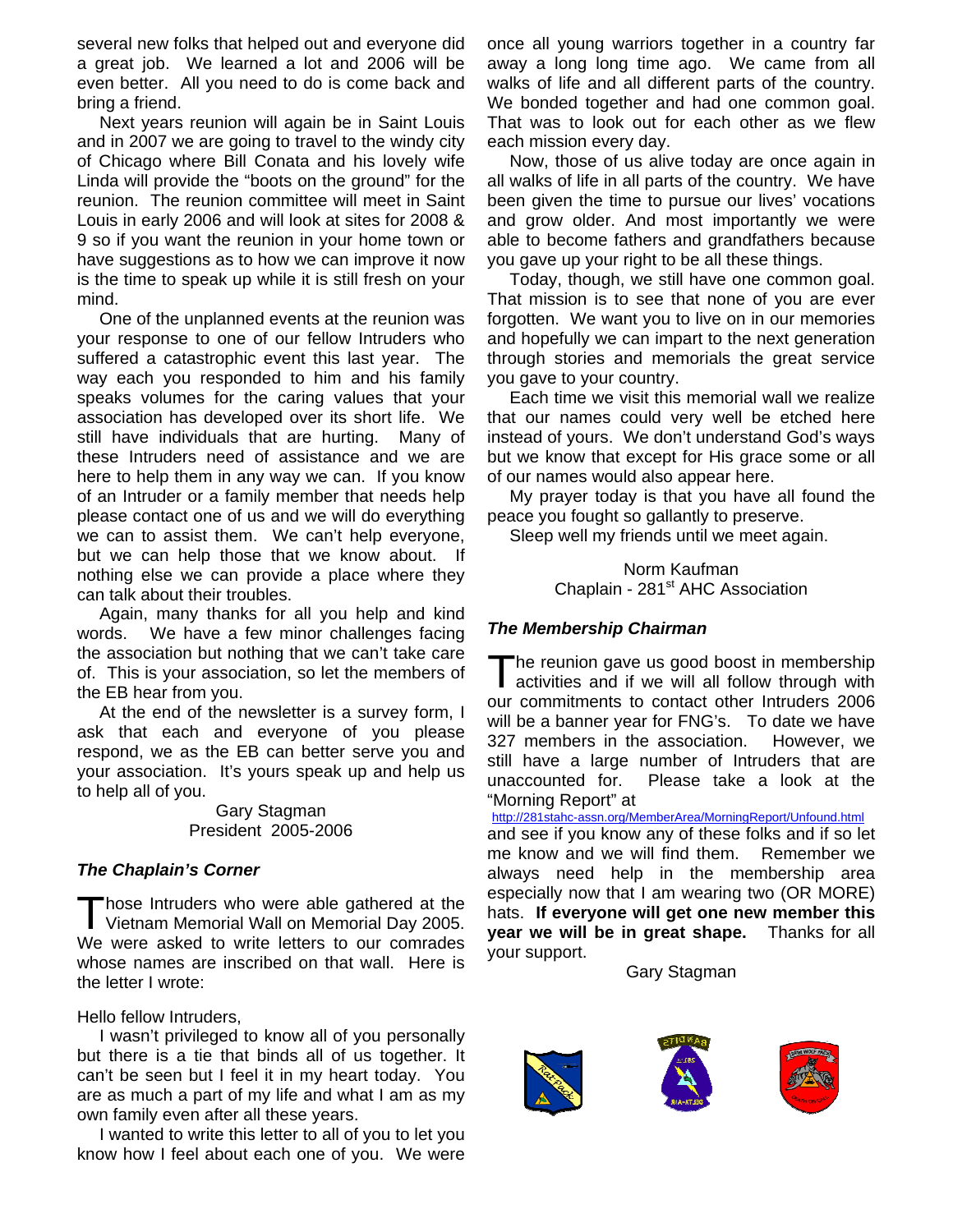#### *The Remembrance Committee*

Since the reunion we have touched up a few of the sketches and put everyone in the same  $\bigcup$  the sketches and put everyone in the same green uniformed. This includes putting the one person that was out of uniform back into the proper uniform. You can check out the completed MIA/KIA sketch project at: http://281stahcassn.org/remembrance/currently\_serving\_html/remembrance\_ index.htm I think we are the only VN unit to identify and obtain pictures/ sketches of all their MIA/KIAs. However, we still have several individuals without family contacts. If you know one or more of these men and would like to work on their bios please contact me.

> Jack Mayhew - Chairman intruder06@comcast.net or 410-451-4087

#### *The Treasurer's Reunion Figures*

The following is a truncated rendering of the Reunion expense report. Anyone desiring to see the full report provided to the Executive Board may contact Brian Paine at bpaine@hal-pc.org

#### **2005 ST LOUIS REUNION**

|                         | <b>Budgeted</b> | Actual         |
|-------------------------|-----------------|----------------|
| Revenues:               |                 |                |
| Fees 200 @ \$100.00     | \$20,000.00     | \$16,800.00    |
| Memorabilia sales       | \$2,000.00      | \$1,606.38     |
| Casino Nite             | \$15,000.00     | 6,800.00<br>\$ |
| Donations               | 500.00<br>S.    | 475.00<br>\$.  |
| Tours                   | \$ 3,468.00     |                |
| Total revenues:         | \$37,500.00     | \$29,149.38    |
| Expenses:               |                 |                |
| <b>Total Expenses:</b>  | \$34,965.00     | \$29,794.80    |
| <b>Excess Revenues:</b> | \$2.535.00      | (645.42)       |

#### *The 2006 Reunion Committee*

As Sir Gary the Prez announced in Saint Louis<br>the 2006 reunion will again be held in Saint The 2006 reunion will again be held in Saint Louis at the Crown Plaza Hotel. Aug 2-6 are the dates and you can check the web site: http://281stahc-assn.org/MemberArea for details as they develop. Right now we are putting the reunion committee together and can use all the help we can get. If you have some free time during the year or will help out at the reunion please contact us. Last years reunion was a big success thanks to all the folks that pitched in. This year we need a new crew so that those that worked last year can enjoy the 2006 reunion. If you have suggestions for events or any part of the reunion please send them along. It is your reunion. Come back and bring an FNG.

Jack Mayhew intruder06@comcast.net

#### *More from the 2006 Reunion Committee Chairman*

olks, I have received several emails and cards Folks, I have received several emails and cards reference the 2005 reunion, which thanks to Gary and his team of merry men & women was a great success. However, as you know this is a works in progress and we need your input to make 2006 and all future reunions measure up to the standards set by Gary & company. Please take a moment and reflect on the past reunions and give me your thoughts about the organization, events, things you would like to see changed, additions, cost, PX items, outside vendors, locations and so forth. We are putting together the 2006 team now and will hold our first meeting in a few weeks then our final planning meeting in Saint Louis in March or April of 06.

Some things to think about: River boat dinner cruise? Sight seeing trips in Saint Louis? Did you like the casino night and would you like it improved? Other events you would like to see? Memorial service? A dinner dance? Events for the Ladies? Events for the children? How do we get the children more involved? A computer center where the web site is displayed and there is the ability to copy pictures and other items? Event scheduling? Cost? Cost? Cost? Cost? (it looks like Gary's team was on the mark with budgeting and with the Houston data we now have a good feel for what we can do within our cost boundaries. However, to provide some of the events we need to have one or more revenue producing events.) How do you feel about this????? Would you rather pay a bit more and eliminate the raffles and other money raising events?

And anything else that you can think of.

#### Thanks, Jack Mayhew

#### **IT IS YOUR REUNION. HELP YOURSELF AND US OUT!!**

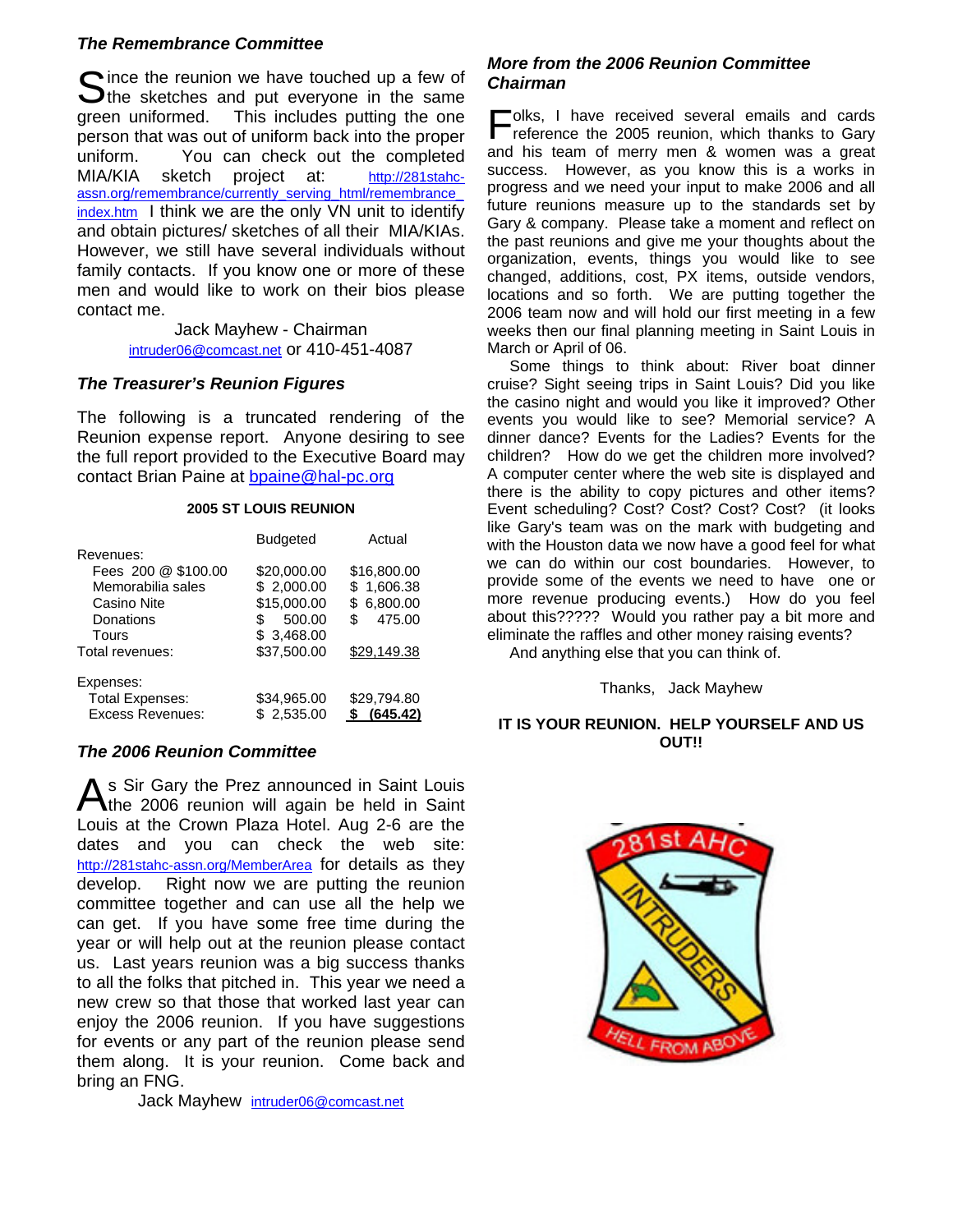#### **Notes and Comments**

#### *An email on the 281st Chat Net from Ray Atwell who was hospitalized with lung cancer. Folks, this is what our family… our Association… is all about. - Fred*

Date: Wed, 31 Aug 2005 From: "Raymond Atwell" <raydon@securespeed.us> Subject: Just To Say Thank's

#### Hello to all of the  $281<sup>st</sup>$ ,

 A special thank you to all of the people who sent me cards and mail. I was just discharged from the hospital this morning and am finally here at my home in Maine. I will be returning to the hospital in Virginia the end of Sept. for more lung surgery, but at least I am able to be home for now. Thank's for helping me get through a tough time.. I feel that you are all very special people, and am proud to be a part of this family.... Thank's again Gary....

Ray Atwell and the Castle of the Castle of the Castle of the Castle of the Castle of the Castle of the Castle of the Castle of the Castle of the Castle of the Castle of the Castle of the Castle of the Castle of the Castle

*From Jerry Stanfield to Barc Boyd. Jerry organized Dave Bitle's ceremony and internment at the Punchbowl National Cemetery in Hawaii five years ago. He insures that flowers adorn Dave's resting place each Memorial Day.* 



To: Barc Boyd (icihicpcl@earthlink.net) From: Jerry Stanfield (virago90@yahoo.com) Date: 29May2005

ALOHA Barc,

I have become involved with the Military Vehicle Preservation Association here in Hawaii. Tomorrow we will be at the Arizona Memorial with vehicles to greet guest and answer general questions about military service. Most of us will be dressed in period uniforms. I will be wearing one of my original issue fatigue shirts, still fits, and pants from a surplus shop, the original if I had them definitely wouldn't fit. I will also have the flight helmet with me, though most of the time I will be wearing one of the crappy army fatigue caps. When we return to town, about 1300. I will visit David and take flowers. Please give my ALOHA to every one and ROTOR ON.

#### ALOHA

Sp4 Stanfield, Jerry L. RA14824940

THANX JERRY! YOU ARE A TRUE FRIEND! BARC

*Another email from Barc. This concerning Lt Jim McMillan, Wolf Pack 33, 1966-67.* 

From: Barc Boyd Date: 26Jun2005

#### THIS JUST IN FROM LT. JIMMY MAC. IT WOULD SEEM THAT IF IT WEREN'T FOR BAD LUCK, HE WOULDN'T HAVE ANY LUCK AT ALL.... BARC

Just got out of surgery for a neck mass that was suspected cancer; turned out negative. Was scheduled for radical neck but only removed portion around suspicious area under left jaw- about 4-5''.numbing under chin and lip are leftovers, look OK with teeth in, sags on left otherwise.could have lost use of left shoulder plus some other things if they had done more. Because of the previous radiation it was difficult to rule out cancer with biopsy and catscans,had to get in there, remove the area and then examine it. Was treated as an outpatient ,in and out the same day. 2-3 wks recovery. Everybody here and S.C. very happy--liked the pics of Sgt. Bitle's memorial area; I am planning on a place next to mom and dad, an old church with some confederate graves in it .that will be a good place for me ... Only bldg Sherman did not burn in town, recently restored and a designated historic site. That's enough for now ,hope to go back to work but may lose job anyway, less than 1 year gave me 30 days and hired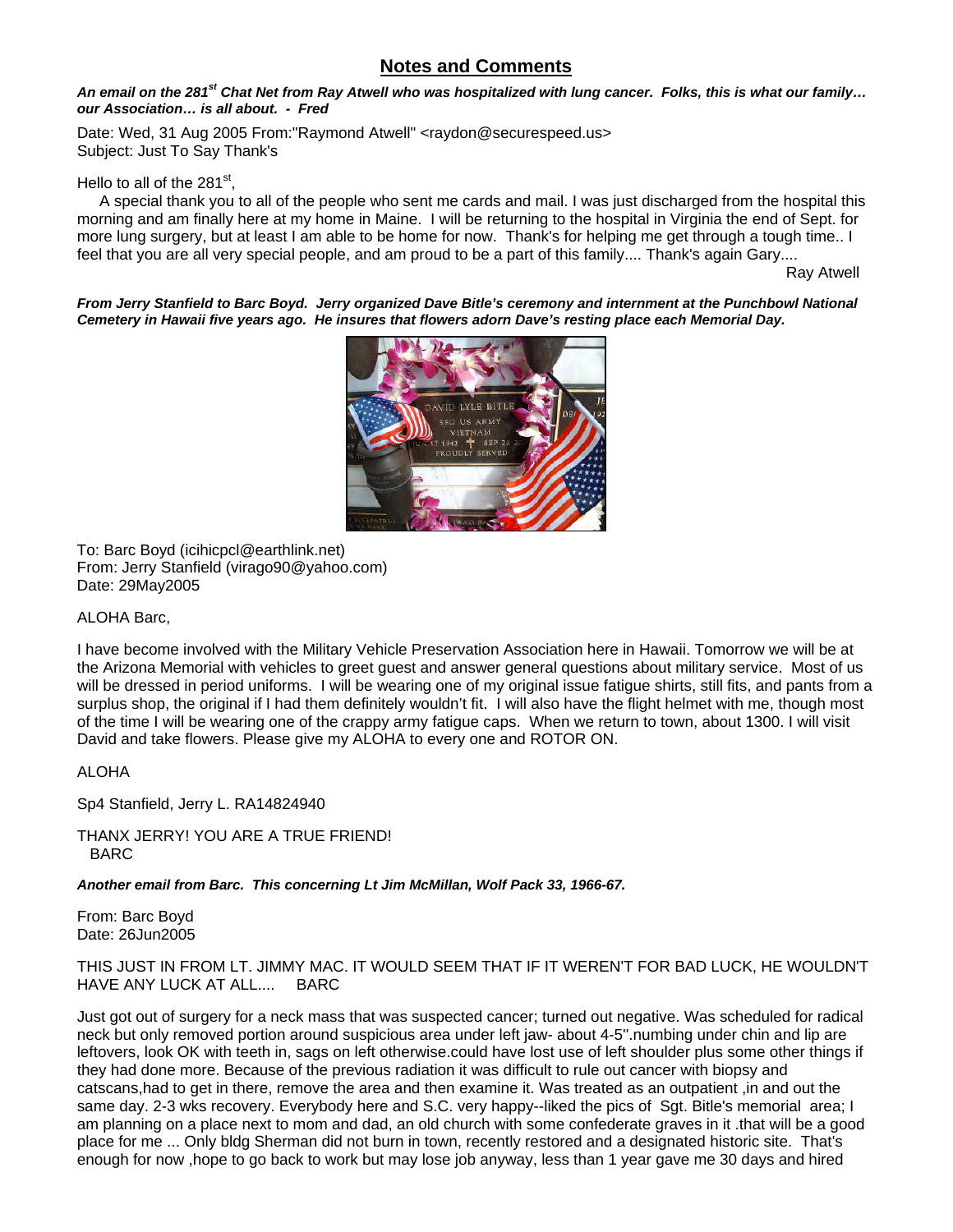someone else .we'll see in a week or 2; till then -ride safe - It. - Mac or as they call me at work--pop--

#### *Jack Mayhew, the esteemed Memorial Committee Chair, sends the following concerning our Support the Troops effort.*

Date: Tue, 19 Jul 2005 From: Jack Mayhew <intruder06@comcast.net> Subject: Troops

Troop Update support. The packages that Mike is referring to were sent by a dear friend and her church in PA. JM

From: Michael Rush <mikerush58d@yahoo.com> Subject: Troops To: Jack Mayhew

Jack and Lyda,

Those packages arrived quickly, and the guys loved them. Quite a surprise when the guys keep birthdays and such a secret from one another. I figure they fear their buddies will pull pranks on them on their birthday. Plus, some of us fear we are getting too old for this. Anyway, I wanted you to know that they arrived, and I thank you again for the amazing support. Some of the other troops that I work with (Nomad and Outlaw - also scout troops just like mine) appear envious, but we always have enough to share.

Thanks, Mike

From: Jack Mayhew <intruder06@comcast.net> Subject: Troop support update

Hello All:

Here is Mik's latest update. The package support is droping off so please take a moment to drop these young heros a note of thanks and if you can a package of goodies that will tell them how much we appreciate their sacarfice. Lyda, please thank the young folks for us all they have done and if you will send me and address I will write them a letter of thanks. Howard, great new church project tnow that you made the move so easy. Thanks everone, Jack

From: Michael Rush <mikerush58d@yahoo.com> To: Jack Mayhew <Intruder06@comcast.net> Subject: Hello

Jack,

The Troop is doing well, and as of late, the temperature seems to be coming down ever so slightly. Yeh, we still have our 125 degree days, but it seems cooler at night, and some days only reach 105. A sign of fall, hopefully. We are quite busy, as we have seen the flight tempo jump up recently. The guys are staying safe, but the environment certainly makes that a challenge day in and day out.

Day to day living continues as normal. We did recently receive an influx of the mobile housing units we live in, so hopefully, I will be able to spread the troop out soon. We currently have 4 people in every container, and they were built for a max of two per. Either way, the container holds the a/c in, and that is something not many army tents can do. Plus they are easier to keep clean, as the dust can get in unless you bring it in.

We recently received packages from a Youth Group in PA. I split them up between the hanger and the command post, and the guys loved them. I know they appreciate the support, and hopefully, the youth will receive some thankyous from the guys. I know they enjoy writing back.

All in all, not too bad. We have had some trying times as a Squadron, but luckily, we have yet to suffer a fatality among the 850 or so soldiers we deployed with. Quite a stat when you consider the shear number of hours the aviators spend above hostile areas / situations. When you stack that on top of the average number of fatal aviation accidents per flight hour, we are doing quite well. Our Squadron Commander was forced to leave theater, but it really hasn't affected the unit. The XO took command and has done a great job. We are expecting a new O-5 to be assigned soon, but we do not know when we will see him.

Hope all is well in the States, and I trust you guys had a great time at the reunion. The fact that you are able to still pull guys together is a true testament to the bond that war creates between men. I would love to see the bond remain that strong amongst these guys, but only time will tell.

Thanks Again, Mike Capt Mike Rush - P Troop, 4/3 ACR - FOB Sykes - APO AE 09379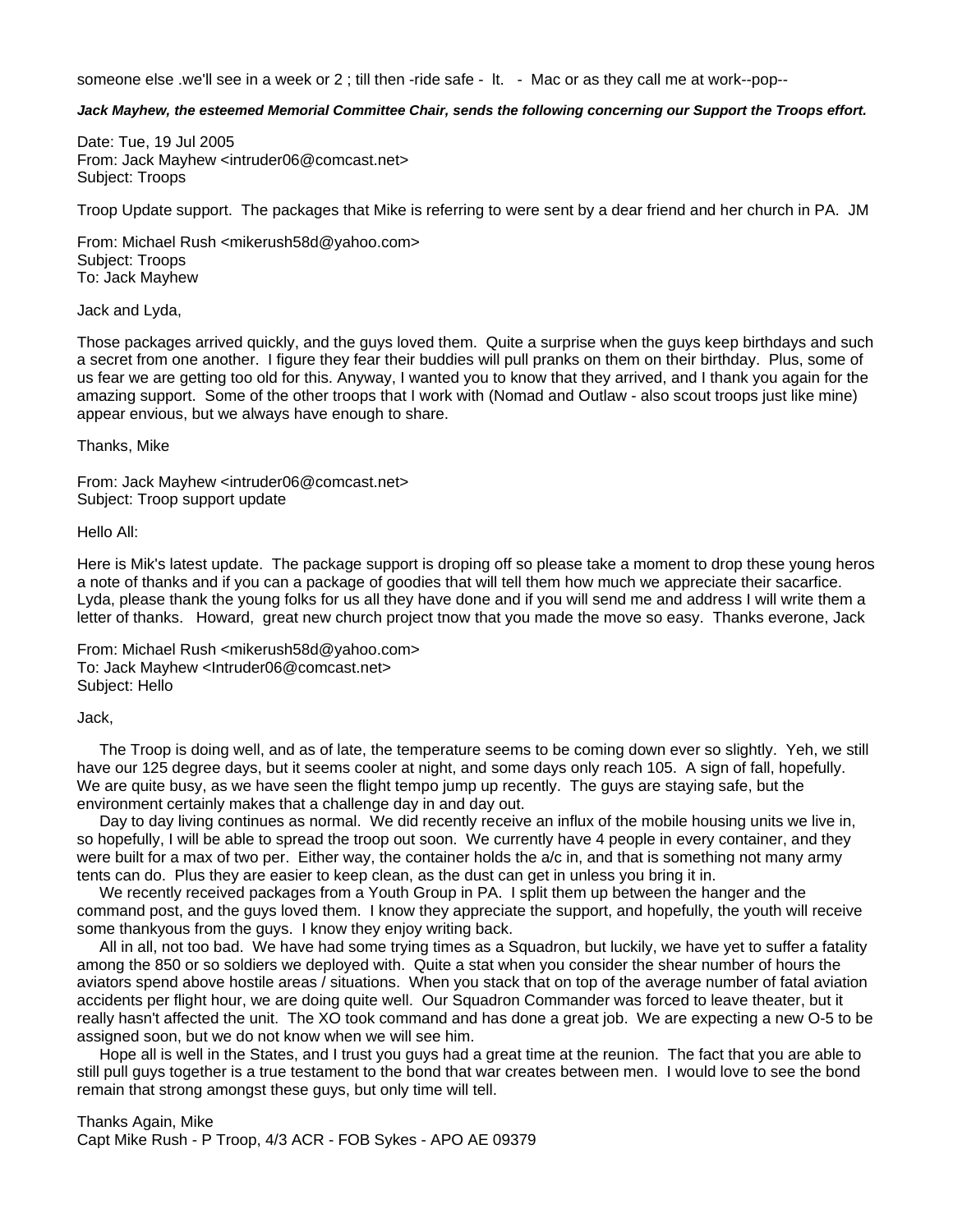*A message from Kelly Mayhew, this years" Intruder of the Year". Kelly richly deserved this honor. She's been a "driving force" behind our reunions as well as the prime mover in organizing each years Memorial Day remembrances at the Wall.* 

Date: Tue, 9 Aug 2005 From: KellyMayhew@aol.com Subject: Thank you



*Kelly & Dad* 

Hi, I have to tell you I'm still in shock over receiving "Intruder of the Year." I wish I could find the words to thank you. I'm so proud to be part of the 281st family.

Thank you for sharing your stories. I know how hard it is for you talk about the war. All I can say is Thank You. I'm so proud of each and every one of you!

Thank you !!!! Kelly Mayhew

I can't wait for next year!

*This from Gary Stagman. Doyle Creed's home burned down earlier this year. He and his Mom escaped the flames with literally "the clothes on their backs"! When Lance Ham heard about this at the Reunion he organized an "on the spot" contribution of funds from all those attending the Reunion Banquet on Saturday evening while Doyle and his Mom were out of the room..* 

Date: Mon, 22 Aug 2005 From: "Gary Stagman" <COOTER@Charter.Net> Subject: Doyle Creed

I just got off the phone with Doyle:

He bought a refrigerator, a stove, stack washer and dryer, and a laptop computer. He will be up on the internet in a day or so hopefully!!!

Thanks, to your generous contributions, one of our brothers has been helped in a great way. Thanks to you Intruders out there.

Gary

#### *Following are emails regarding our 2005 Reunion. It was a fantastic event. Don't miss it next year!!*

Date: Wed, 10 Aug 2005 From: Jack Mayhew <intruder06@comcast.net> Subject: 2005 Reunion

I would like to express my appreciation to everyone who planed, organized and worked so hard to make the 2005 reunion a reality. First we all owe Sir Gary a great debt of gratitude for all the hard work that he put in as the reunion chairman and for putting up with all the different strong personalities that were constantly pulling him in different directions. Next Brian Paine, Jay Hayes, Fred Lewis, Frank Little (& Margaret who took over the casino night) Ear "the Pearl" Broussard, our new association Medic Harry Downs and his lovely wife Carole who lived at the reception desk and last but not least Nicki Stagman and all of the reunion staff "widows" who go these events each year and are left alone while their husbands work the event. In Nicki's case she, along with Carol Downs, lived at the reception desk and the two of them did a magnificent job of insuring that everyone was greeted in true Intruder fashion. I am sure I have missed some one as there were several others who chipped in as needed and everyone was willing to help at any time. Cliff Wheeler's sketches were magnificent and we owe him a big thanks for all his work. Thanks to him I think we are the only unit association that has Identified and obtained pictures & sketches of all their MIA/KIAs. This was a true team event. OH! I forgot Kelly who thanks to you guys insisted on two first class seats on the flight home so that she would have room for her big head and the heavy plaque. (She came back to earth when she had to ride in the back with me). By the way we are working on a T-shirt that says "I survived the 2005 "Whacking" reunion". We need a bit of help getting the true Bronx tone to it.

I have seen and received several emails about the reunion and all of them have been very complementarily to each of you that contributed to its success. As you know our main goal is to provide a event where the membership can get together with old friends and make new ones in a social environment. In addition we have from day one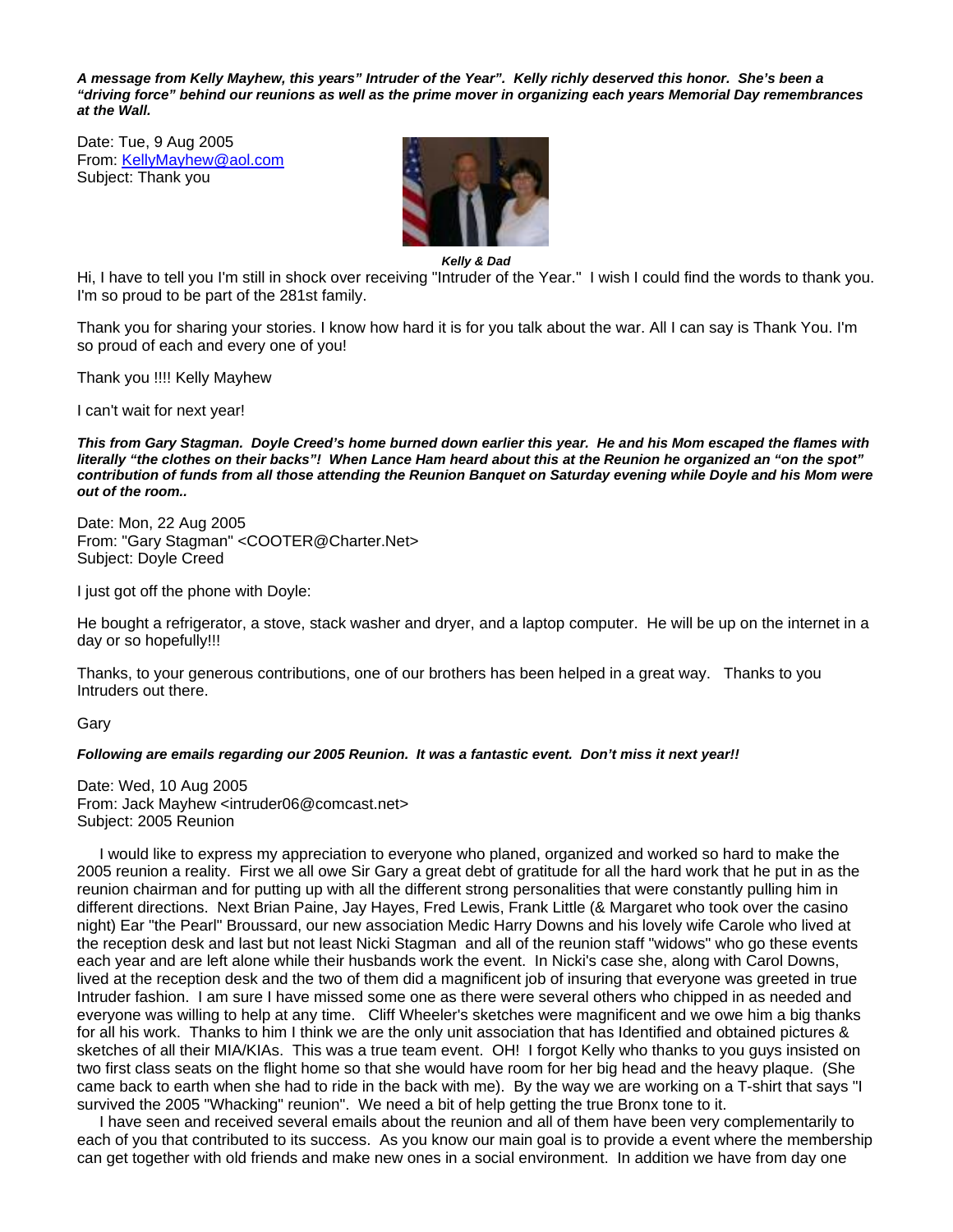strived to make this an organization event where each person is recognized as a brother Intruder and sometimes we get lucky and help one or more individuals cope with the after effects of the war. It appears to most of us who have worked on these events from day one that we are making good progress in both of these areas. Two messages that I received in the past few days makes this point. (I have taken the liberty to edit the messages a bit in that I have not ask the senders for permission to post them.) Thanks to all who helped and to all who came this year, come back next year and bring a FNG. JM

#### Emails:

"I know that the remembrance ceremony is difficult for most of you but I want you to know that it is very important to those of us who lost loved ones to know that they are not forgotten by their comrades. For a few minutes it allows us to be with them again and to let them know that we still love and miss them."

"I came away from the reunion with a strange feeling of relief and happiness, it's as though a burden I've carried for many years has been lifted from my shoulders. As I listened to my former crew chiefs and gunners talk of our missions together, of how I flew and conducted myself, I finally got a sense of how those guys felt about me as a person and my abilities as a pilot. I never really knew those things. Those guys and their stories instilled in me a great feeling of accomplishment and pride and I guess I also came away from the reunion with a feeling of closure for the war. But whatever it was, it was great."

From: Robert L Ohmes [rohmes@kc.rr.com] Sent: Friday, August 12, 2005 To: Gary Stagman

Gary: You and all those who helped you plan and work at this reunion did a fantastic job----there were no flaws at all. Much better than any we have had. The one in Houston was good too but we both got sick and didn't enjoy it as much!

Thanks to you and your helpers---we look forward to St. Louis next year. We can't imagine what you can do to improve it any at all. We hope there will be many new folks there next year.

Thanks for your hard work. Hope your pneumonia is better. You are right, everyone did have lots of fun there. It was great to see everyone. - Bob and Bonnie

From: Jeffrey Murray <tamu73@sbcglobal.net> Date: Tue, 9 Aug 2005

For the past 4 years I have been trying to get Dave Mitchell to come to a reunion. Under duress he showed up this year. He called me today vowing to return next year, and he had just gotten off the phone with Paul Esser, Wolf Pack 36 from 1969 time, and has him committed too. Just thought I'd let you guys know that these things are fun. Janie had a great time, she especially enjoyed making BP mad. - Jeff

From: Karen Forcht Sent: Tuesday, August 09, 2005

#### Way to go, guys

I can't tell you how wonderful it was to see everyone in St. Louis. These Reunions just keep getting better. I know the Remembrance Ceremonies are very emotional for all of you, but the families of the names on the banners appreciate all of you remembering. For a brief period, we can see and touch our soldier that was left behind. See all of you next year. What a special group. - Karen Heintz Forcht

From: "Earl Broussard" <ebroussard7@houston.rr.com> Date: Mon, 8 Aug 2005

To all who planned and executed the past reunion, you did a tremendous job. I know for myself and Darlene we had an outstanding time. Thank you all who put so much into the outcome of the Reunion, you did a fantastic job. God Bless You All. - Earl (EJ) & Darlene Broussard

From: "Ken Hamilton" <hamilton.ken@comcast.net> Date: Mon, 8 Aug 2005 Subject: What you missed

Well I know there are reasons many missed the reunion but this is what you missed. Especially JK & OXLEY.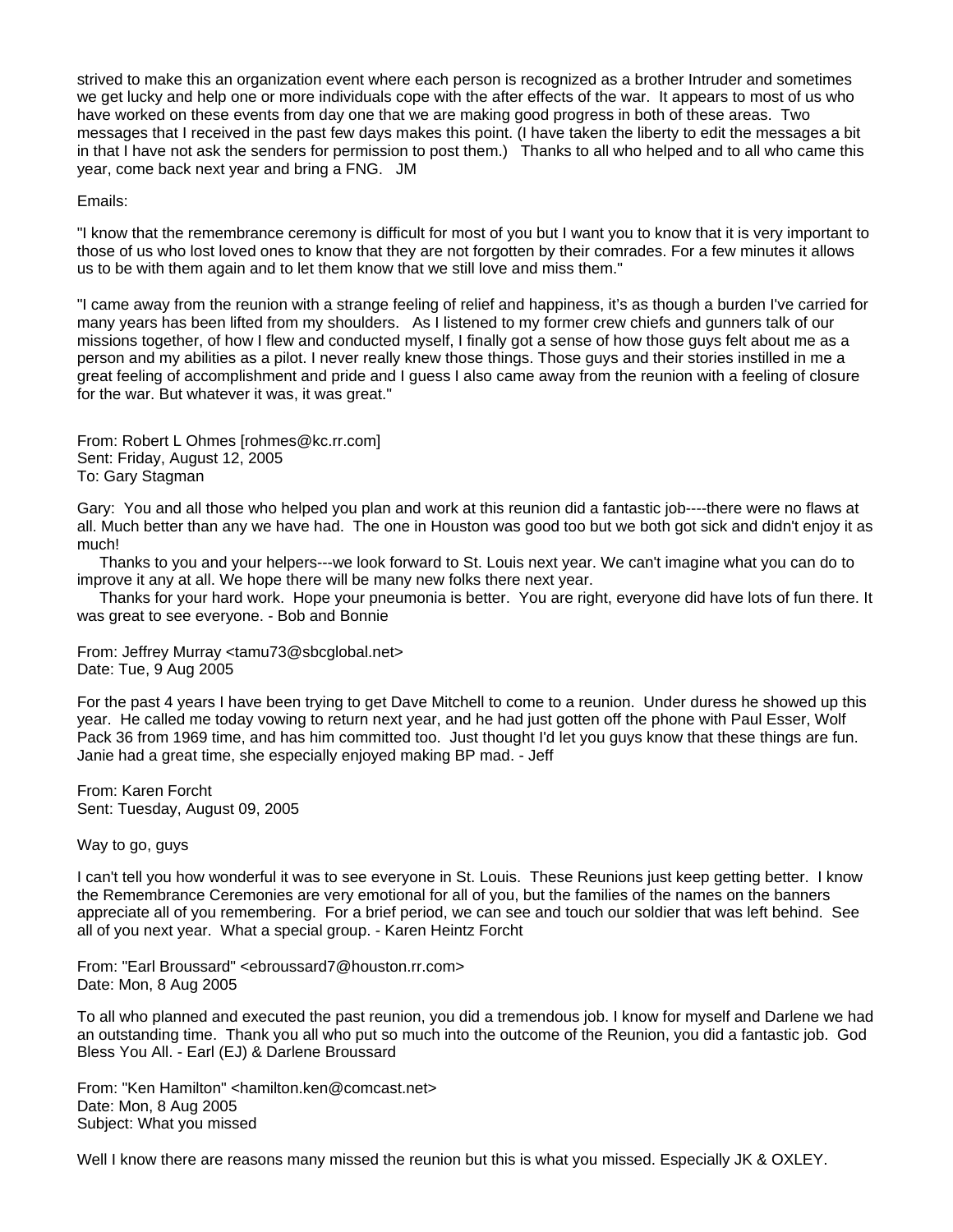Leadbottom showed up. I have about 150 pictures from the reunion that Ill give to BP to do what he wants with from the reunion but I thought I would put these two up. Just got home and still have a head ace from yesterdays picture of Margaritas. - LaRie

From: RON JAVINS <jron007@yahoo.com> Date: Tue, 9 Aug 2005

As an FNG, my 1st reunion, I will say it was great. Many thanks to all those involved in the process. I will definitely be there next year if the Lord's willing and the creek don't rise! Again I salute all of those involved in putting on such a great event! - RonJ

#### *A word from the Editor…..*

This years reunion was our best and most well attended to date. I personally heard nary a complaint of any kind. The organizers did a truly fantastic job. Next years reunion bodes to be even better! If you're close by and if you can make the time please answer Jack Mayhew's call for assistance. There is a lot of work involved in preparing for these events and it frequently falls of the shoulders of "the few" to carry the event off. "Give your Reunion Committee a hand!" Step up t the plate! It will be appreciated and most of all………….. rewarding!

There are loads of pictures of the various reunion activities to be viewed on the 281 $^{\rm st}$  Website. Just go to: http://www.281stahc-assn.org/, click "Member Area", then click "Annual Reunions" and then click "2005 St Louis". These photo's were taken and posted to the web by our own "Jack of all Trades" Brian Paine. If you'd like a CD containing all the photo's contact Brian.

Finally, we'd like to hear from you regarding the 281<sup>st</sup> Website. Send any comments or suggestions to me at ffmentzer@comcast.net. I "will" respond. Also at the end of this newsletter is a survey form, Gary Stagman and Jack Mayhew ask you to fill it out. It will help in the planning for next years reunion.

#### *See you next year in St Louie!!*

Fred Mentzer *"Wolf Pack 36*" Editor Commo Committee Chairman

*"Sure the LZ is secure, I'm whispering because I have a cold. Trust me."*

#### **281ST AHC ASSOCIATION, INC. Established 4 July 1999**



 Frank Little **Immediate Past President** 

**President Awards – Jay Haysett Awards – Jay Haysett Awards – Jay Haysett Awards – Jay Haysett Awards – Jay Haysett Awards – Jay Haysett Awards – Jay Haysett Awards – Jay Haysett Awards – Jay Haysett Awards – Jay Haysett A** Gary Stagman **Membership Committee Chairman -** Gary Stagman **The Committee Chairman - Gary Stagman**<br>**Membership Committee Chairman -** Jack Mayhew<br>**Remembrance Committee Chairman -** Jack Mayhew **Remembrance Committee Chairman - Jack Mayhew**  Darryl Stevens **Historian -** Bob Mitchell **Internet Groups Administrator - Brent Gourley**  Jeff Murray **Commo Committee Chairman –** Fred Mentzer **Treasurer Legal Advisor - Brent Gourley Company Advisor - Brent Gourley Company Advisor - Brent Gourley Company** Brian Paine **Brian Paine 1996 1996 1997 1998 1999 12:34 Reunion Committee Chairman – Jack Mayhew<br>Survivor Assistance Chairman - Marshall Hawkins Survivor Assistance Chairman - Marshall Hawkins** Jay Hays **Memorabilia Sales Committee Chairman** - Brian Paine **Chaplain - Norm Kaufman** 

The minimization of the state in the state of the state of the state of the state of the state of the TBA Fred Mentzer **Newsletter Editor/Public Relations**